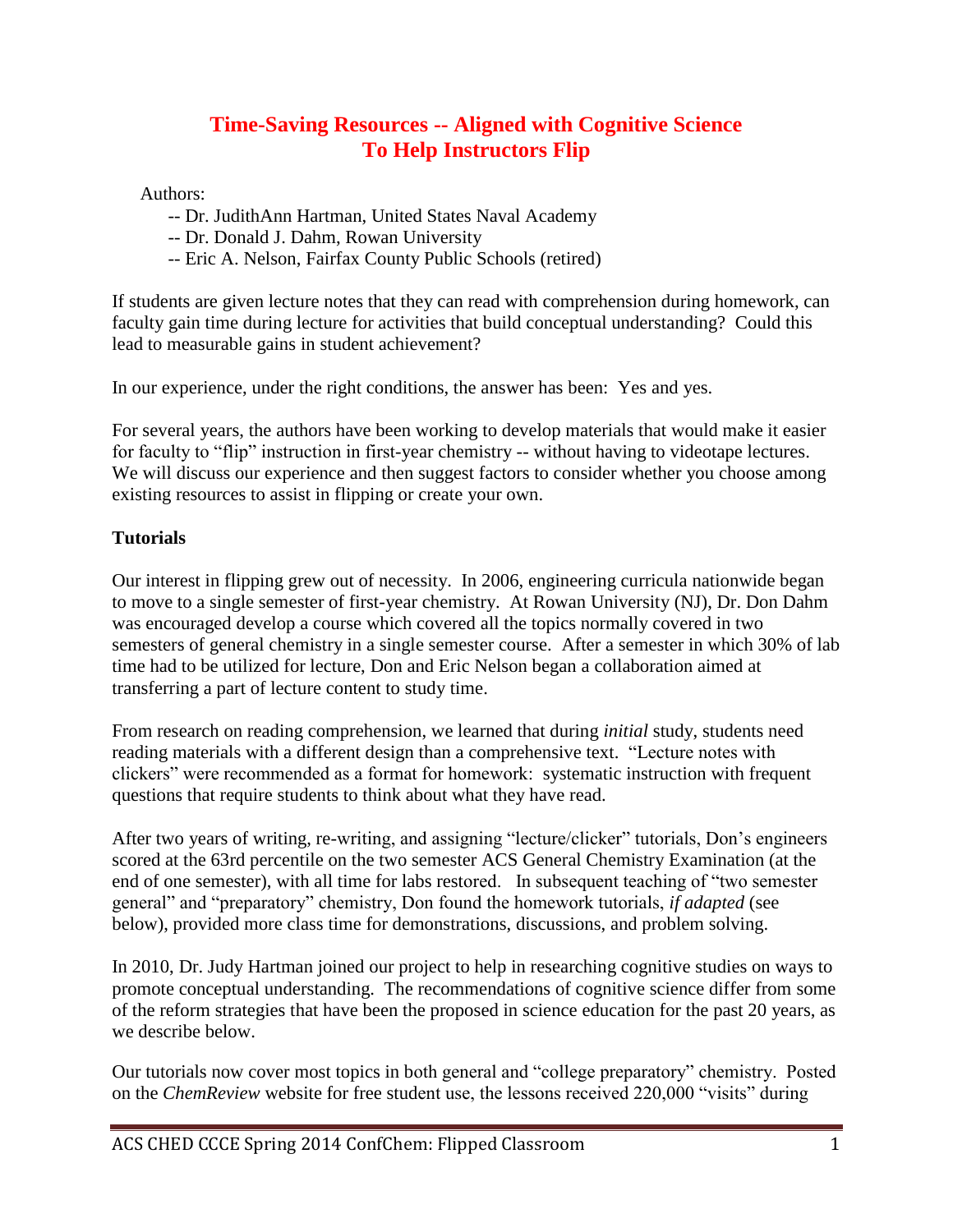2011-2012. Evaluations by both faculty and students can be viewed at [results](http://www.chemreview.net/results.htm) (with student spelling corrected and references to their inability to understand their textbook, etc., deleted, but otherwise shown as received). We believe this response is evidence that students can learn traditional lecture content during homework.

In 2012, W. W. Norton offered to handle publishing (which we found to be not for amateurs) of printed texts instructors had requested. Reviews of the "prep chem" text are at [AmazonReviews.](http://www.amazon.com/Calculations-Chemistry-Introduction-Donald-Dahm/dp/0393912868/) General chemistry tutorials are also available in both ebook and paperback, and inspection copies of all are available to instructors (details at the end of this document).

The first two chapters of the ebook are permanently posted for free student use (and for possible homework assignments) at **Ch1and2**. Viewing a few pages of that file at this point may be helpful in the discussion that follows.

## **Flipping Issues**

In our experience, whatever method you choose to flip a part of lecture to homework, these questions will arise.

- 1. What knowledge does the student need to solve problems?
- 2. Why do so many students have trouble with calculations?
- 3. How do you get students to read or watch *anything*?
- 4. For already overworked instructors, how do we ease the burdens of flipping?
- 5. How can we keep up with research on flipping?

What follows are our views on these questions, based on our experiments and research.

## **Memorization and Working Memory**

Cognitive science is the study of how the brain works and how it learns. During the 1990's, when technology to study the brain was less developed, researchers in cognition often disagreed on whether students were better able to solve math and science problems by learning reasoning skills or by memorizing facts and algorithms. Since 2001, however, cognitive science has reached a consensus on this issue.

Research has now measured and verified that when solving a problem, "working memory" (where the brain solve problems) can utilize *all* information that can be recalled *automatically* from long-term memory, but only about 3-5 elements of knowledge, for a brief time, that are not well memorized. One goal of initial learning must therefore be to "memorize to *automaticity*" the core knowledge of a discipline. *Fluency* (fast, accurate recall) overcomes the brain's bottleneck: the severe constraints in working memory when manipulating information that is not well memorized (see *Clark* and *NMAP* references below).

Experts in a discipline have constructed a vast web of relationships among elements of knowledge in their long-term memory: a deep conceptual framework: That knowledge is called into working memory automatically by cues during problem solving. For a student to learn to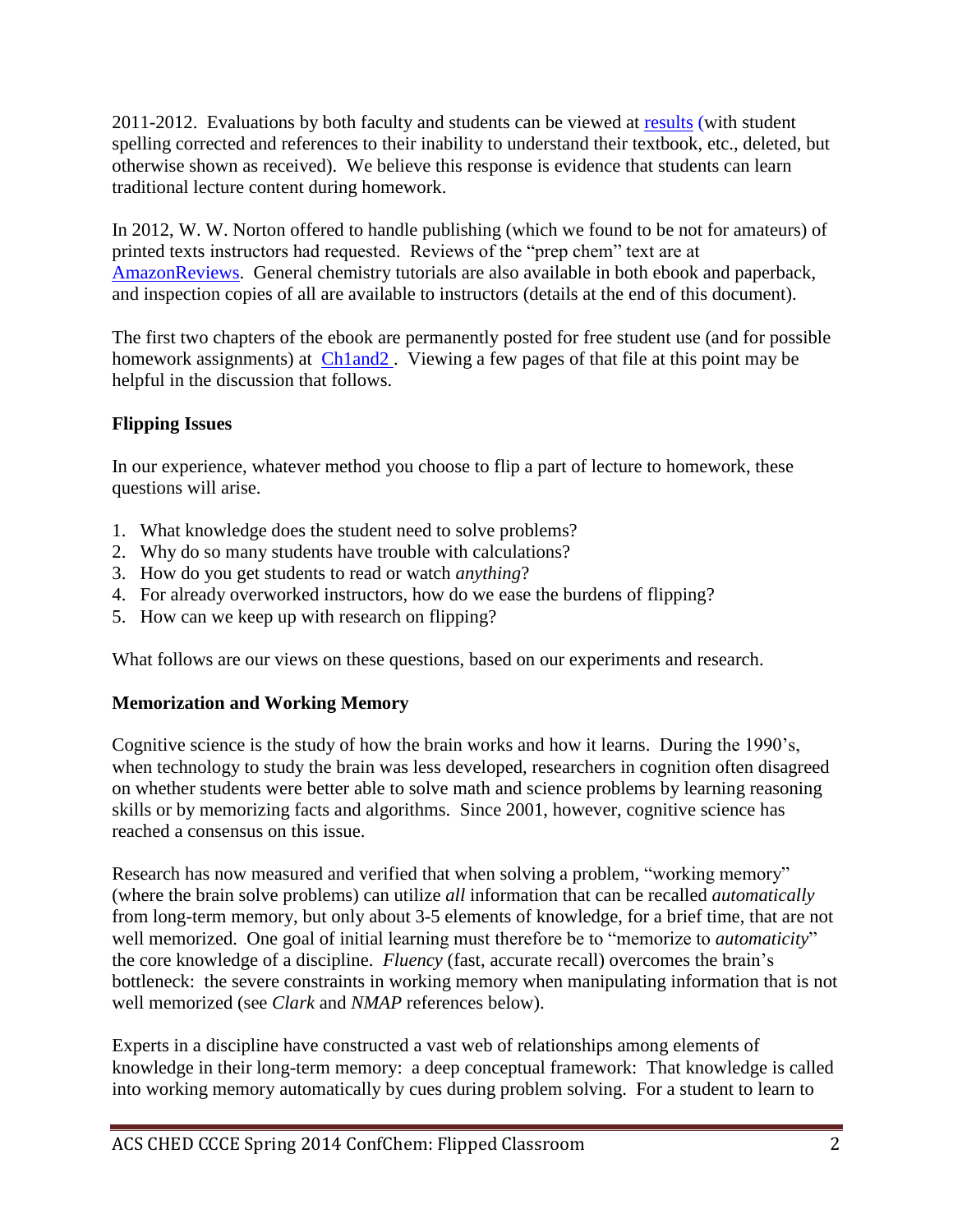"think like a scientist," the first step is to move new knowledge into long-term memory. Then, as relationships are discovered by applying memorized knowledge in new contexts, conceptual understanding is constructed over time. Cognitive scientists generally agree that to become an expert in a technical field requires about 10 years of study.

In the references listed below, researchers describe why initial memorization is essential for learning math and science. Although we might prefer not to have to ask our students to thoroughly memorize material, cognitive experts emphasize the necessity that we do so in order to guide students in learning.

Cognitive science also offers strong support for "flipping." Memorization of facts and procedures can be accomplished during study time, so that more of the limited time when instructors are with students can be devoted to active learning. Inquiry guided by instructors can create vivid links between elements of knowledge that books and videos cannot match, and those associations are the substance of understanding.

## **Math**

Another impetus to flip, supported by cognitive science, is to build student skills in math. Chemistry is a quantitative science. General chemistry assumes background knowledge including one prior year of high school chemistry -- plus *12* years of mathematics including arithmetic, fractions, algebra, exponents, and logarithms.

Between 1990 and 2012, before working memory was widely understood, K-12 math standards in most American states (and some other nations as well) discouraged math memorization (see *BCCE* in the references). Because automaticity is critical in problem solving, the result has been, as you have likely noted, many students in the current generation have difficulty with the math of scientific calculations.

The solution we adopt in our lessons is to review math topics during homework, just before they are needed for chemistry. Math both with and without a calculator is included because *mental math* understanding is critical in retaining what is learned. We have found that pretests help to individualize instruction: students can skip past topics they know and focus on review they need.

## **Math and Prep Chem**

For general chemistry students, in our experience a brief structured review of the math required for a chemistry topic suffices to "refresh the memory" in the skills needed for calculations. However, math test score data (see *BCCE*) indicate that it is likely that a significant percentage of students in the current generation will need more than a quick review to attain the automaticity in computation that the pace of general chemistry requires.

Many colleges offer sections of "preparation for general chemistry." Our suggestion would be that "prep chem" include a strong component of "prep for the *math* of chem." As one example, if "prep chem" includes a thorough base 10 and natural logarithm review, it will build skills that are essential when working with the equations of second semester general chemistry.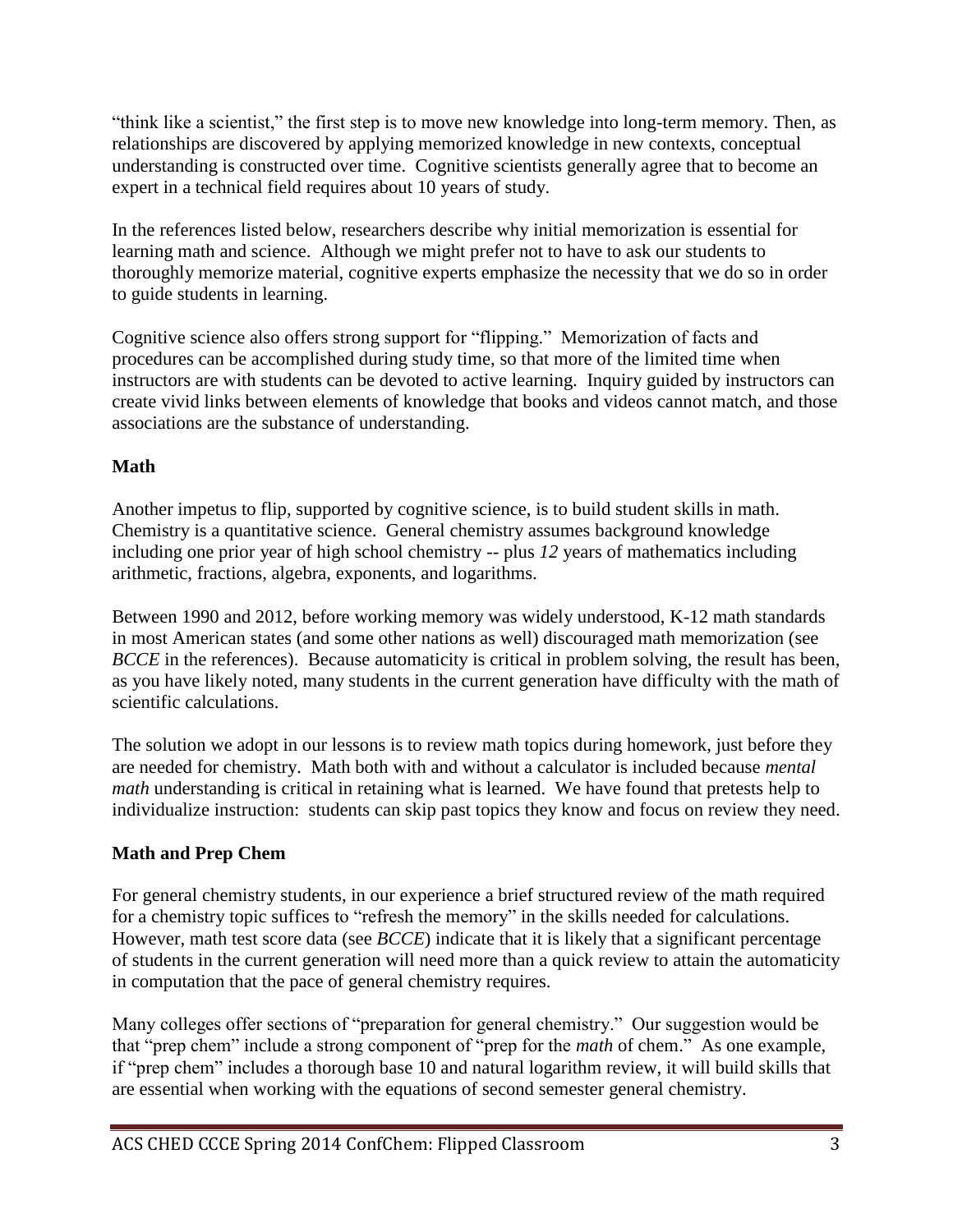#### **Homework Completion**

OK, reality check. How do you get students to *complete* homework on time, so you can conduct higher-level activities in lecture? In our group, Don Dahm has experimented with tutorial flipping in engineering, general, GOB, and "prep chem" both at Rowan and community colleges. Don's advice:

- 1. Students need a *system* that rewards "distributed practice" (working on homework several times a week), with *frequent* quizzes on homework that *count* substantially. Quizzes should be easy if homework has been completed, but quite difficult if not.
- 2. Classes with weaker backgrounds need more frequent quizzes and quiz questions closer to the content of the homework assignments.
- 3. In strong classes, you can assign the homework, quiz, and go directly to higher level topics. In less-well-prepared classes, homework may need to be a "second lecture on content."
- 4. If homework problems are *gradually* more challenging, but can be done with help from the text, research predict students will find them motivational, and they seem to do so.
- 5. Online homework, due before each class, can help -- but is no substitute for "closed notes" quizzes requiring that fundamentals be memorized (but I permit a student-made "formula sheet" on a comprehensive exam).
- 6. In flipping, be prepared to adjust your structure for each course -- each year. Students react better if you move from initially high to lower structure than the other way around.

## **Equity**

To move parts of lecture to homework, students must have time for study. College students working part-time may need to be advised that 2-3 study hours per class hour is expected for science majors, but with financial aid increasingly limited, equity is a real concern.

In high school, students from low income families may have less access to individual computers or spaces for quiet study. For all high school students, who are "in-class" for more hours per week than in college, some "flipped homework" may need to include work done in class at the end of a long "block."

If you have experience with solutions to equity concerns, we hope you will share them this forum or, at a later date, in posts on flipping on our blog (see below).

#### **Reducing Costs**

Reducing course-materials cost is one way to assist students financially. We consider our ebook to be a non-ideal combination of text and computerized tutorial, but the simplified format results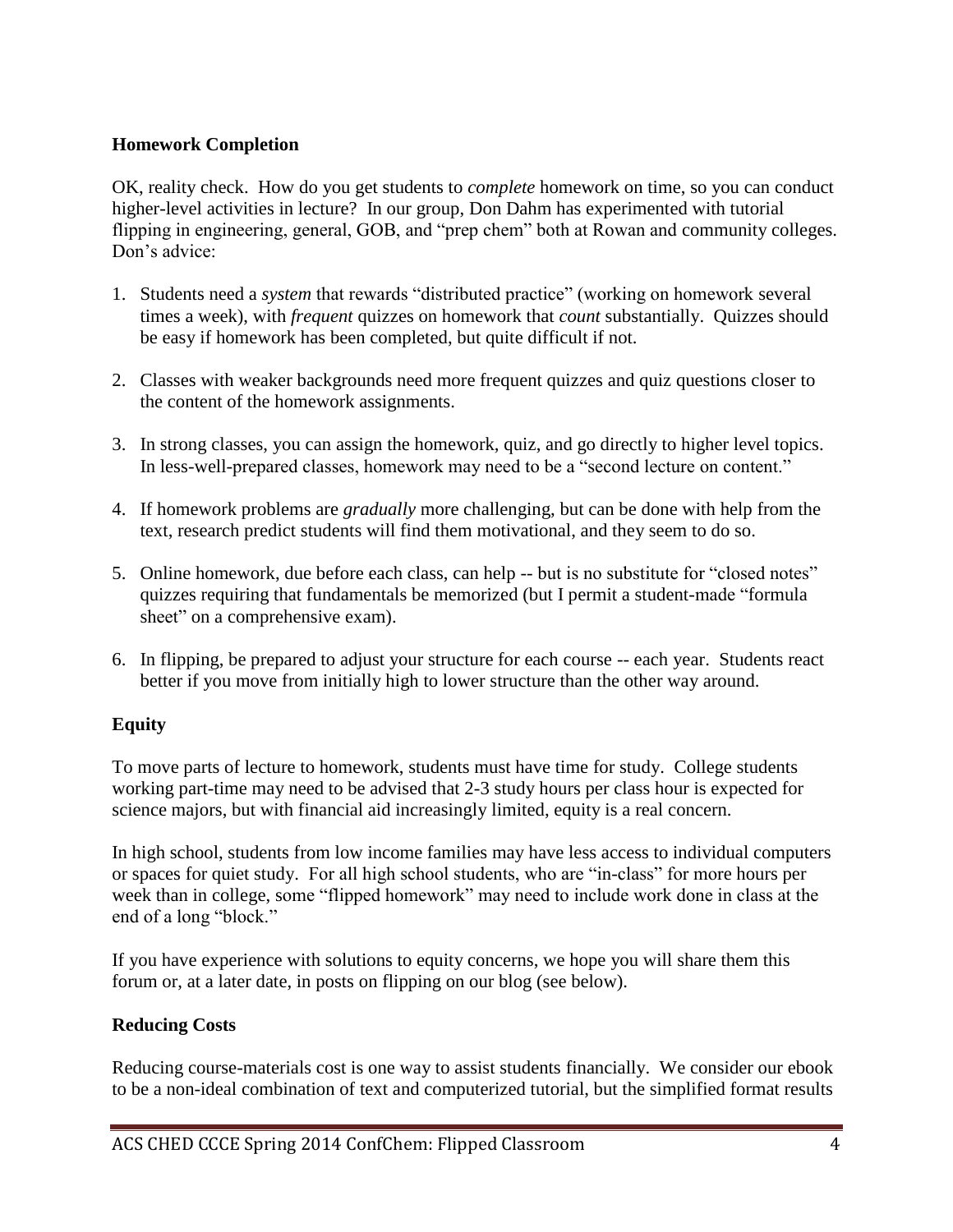in a low cost PDF. For instructors writing their own materials, this "screen and print" ebook method is one way to produce "on-screen PDF tutorials" with a "paper to keep or hand-in" option.

#### **Easing the Burden on Instructors**

When evaluating materials that move lecture content to homework, key factors are effectiveness, time required from instructors, and cost. Choosing activities for class time is more complex.

A vast quantity of excellent active learning materials exist, but among them, which fit the level of your students, motivate, and develop conceptual understanding? Which are practical and safe given your teaching space, class size, class length, prep time, re-prep time between classes, recitation and lab availability, access to an assistant, and stockroom? What do other instructors say in evaluating the activity? For your particular situation, answers will take time to gather.

So -- pace yourself. If you can move a part of lecture content to homework, and spend more time in class guiding students in solving tough problems, or get in a few additional wet chem demonstrations, or try *any* new activities during a semester, that's real progress.

## **Keeping Up and Sharing**

As more instructors flip and share their learning, flipping will become easier. As one resource, for instructors interested in flipping and cognitive science issues in first-year (all pre-organic) chemistry, we have set up a blog (see below) with an invitation to you to discuss, debate, and share your experiences and views. The ChemEd-L and AP Chem bulletin boards are marvelous resources, but we hope a space with a more specific focus may also help in flipping.

## **Summary: Why Science Favors Flipping**

In "well-structured" domains such as chemistry, studies in cognitive science favor the following instructional sequence:

- 1. To introduce each topic, instructors guide activities that create student interest.
- 2. Instructors identify background knowledge, facts, and algorithms needed to solve topic problems. Students commit these to memory so that they can be recalled automatically.
- 3. Students automate problem-solving procedures by extensive practice that applies new knowledge in a variety of contexts.
- 4. As instructors guide activities that highlight relationships among memorized elements of knowledge, students construct a conceptual framework that promotes domain fluency.

By moving parts of steps 2 and 3 to study time, flipping speeds learning.